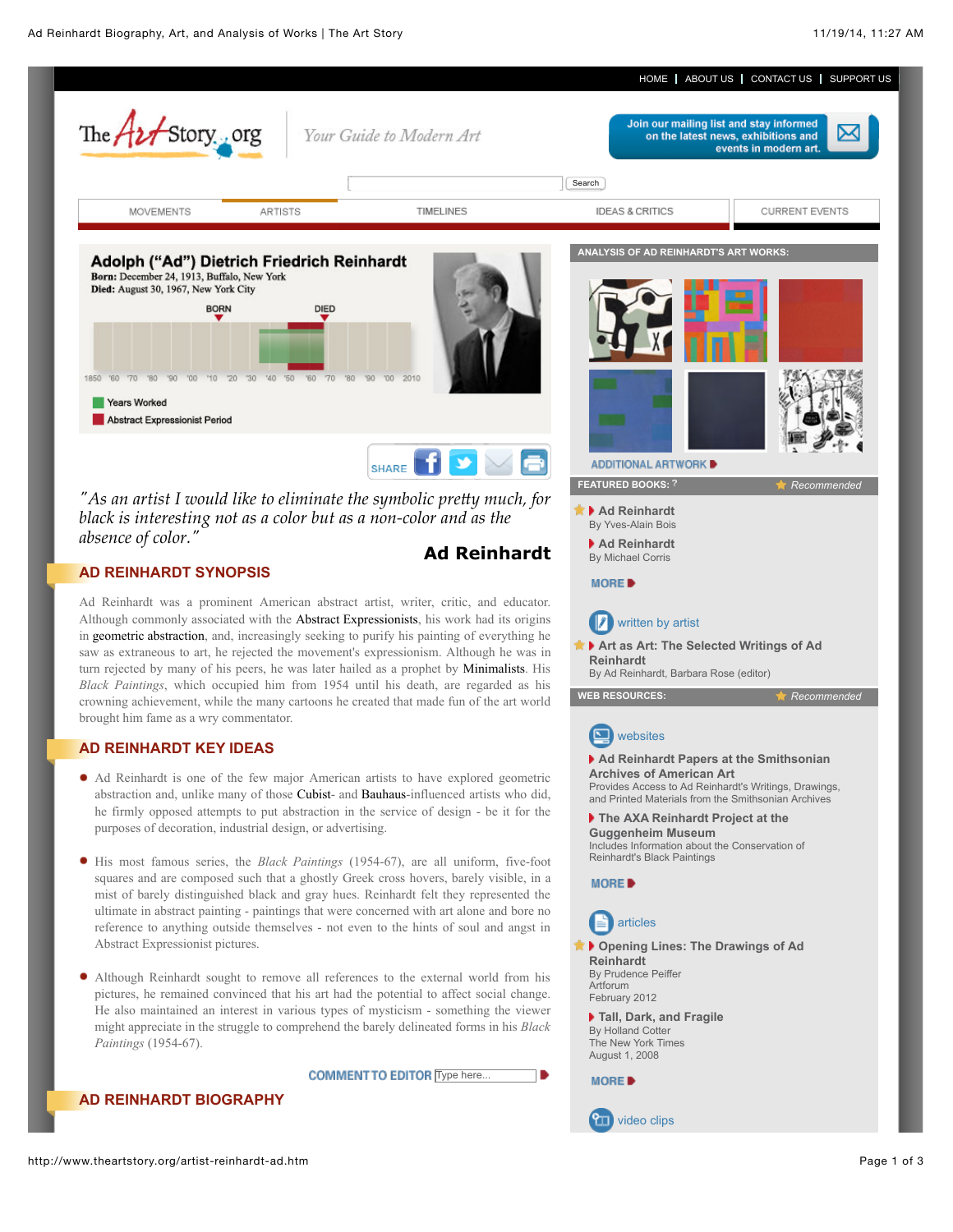### Childhood

Adolph Frederick Reinhardt was born in Buffalo, New York, to a family of immigrants. The family settled in New York City soon after his birth. He excelled at school and exhibited an interest in the visual arts from an early age; in high school, he worked as an illustrator for the school's newspaper. An inveterate reader, he set his sights on the elite universities of the east coast and turned down several scholarships from art schools, opting instead for undergraduate studies in art history at Columbia University in New York, which he commenced in 1931.

### MORE<sup>D</sup>

## **AD REINHARDT LEGACY**

Ad Reinhardt's oeuvre remains a pivotal cornerstone in the evolution from the Abstract Expressionism of the 1950s to the Minimal and Conceptual art movements of the following decade. Often ridiculed by his expressionist peers, Reinhardt came to be seen as a priest and prophet figure by the subsequent generation, for whom he provided a bridge back to Constructivism. While it is debatable whether Reinhardt ever managed to completely purge his art so completely of references to the outside world, this aim was identical with that of Minimalists such as Frank Stella, Donald Judd, and Robert Morris.

# *Original content written by [Ivan Savvine](http://www.theartstory.org/about_us.htm#savvine)*

Edited and published by The  $A$  Story Foundation

**COMMENT TO EDITOR** Type here...

# **AD REINHARDT QUOTES**

"Art is art-as-art and everything else is everything else."

"The only way to say what abstract is, is to say what it is not."

"Painting cannot be the only activity of a mature artist."

"My painting represents the victory of the forces of darkness and peace over the powers of light and evil."

"As an artist I would like to eliminate the symbolic pretty much, for black is interesting not as a color but as a non-color and as the absence of color."

"I want to emphasize the idea of black as intellectuality and conventionality."

"My paintings are the last paintings one can make."



**LEAVE A COMMENT OR SUGGESTION BELOW**

#### **[AB EX NY: Ad Reinhardt](http://www.youtube.com/watch?v=p5nej7Gy7kQ)**

**[AB EX NY: The Painting Techniques of Ad](http://www.youtube.com/watch?v=jSGGHmTXA3o) Reinhardt**

**STAY INFORMED:**

#### Connect with Art Story to get the significant news and keep track of the important exhibitions end events in modern art. We send a newsletter to our email list on a quarterly basis, but we update the Facebook and Twitter feeds much more regularly.



**DONATE:**



[We need your donation to maintain and grow The Art](http://www.theartstory.org/donate.htm) Story Foundation. **[Click here to help us](http://www.theartstory.org/donate.htm)**